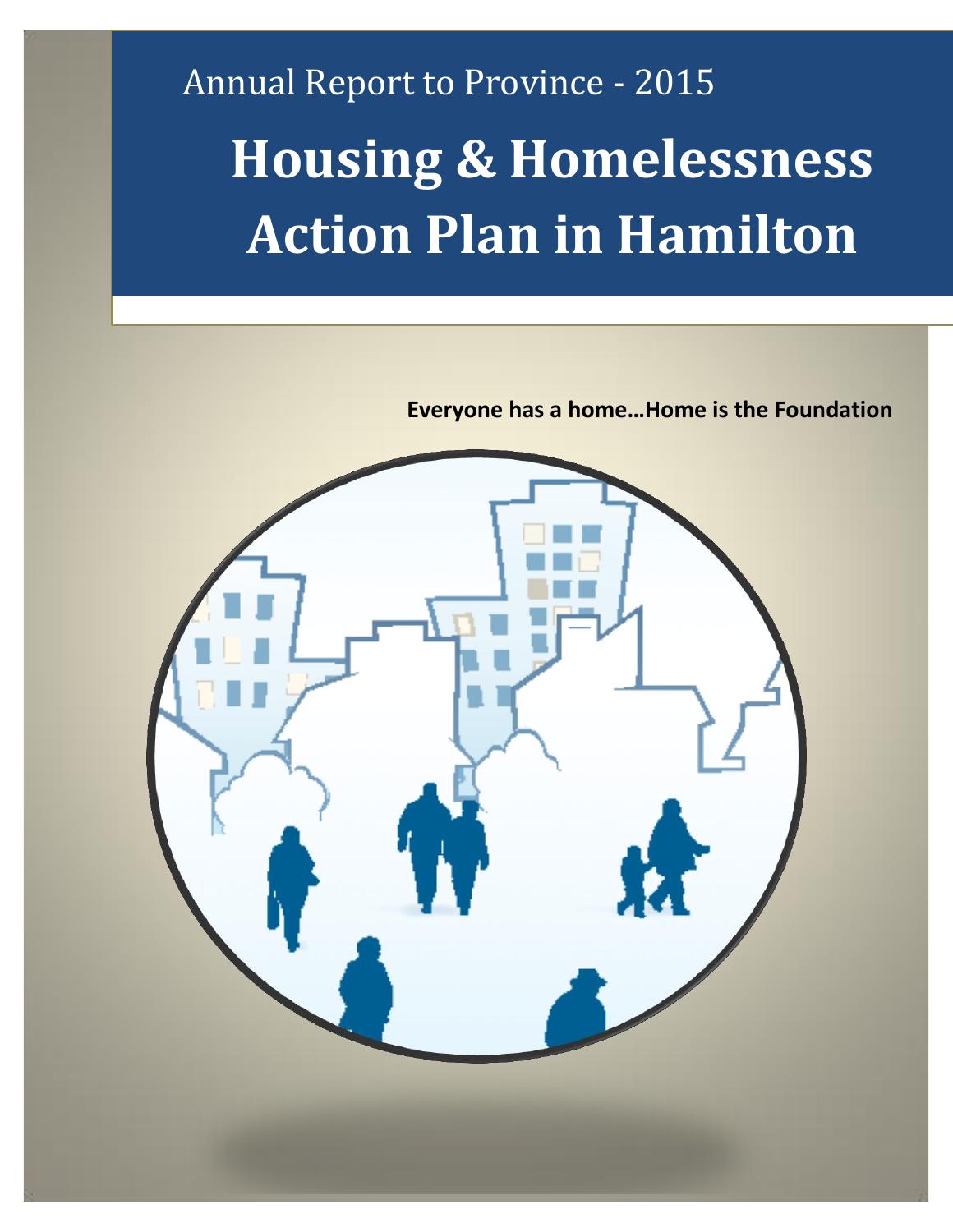On December 11, 2013, Hamilton City Council approved Hamilton's Housing and Homelessness Action Plan. The 10-year Housing and Homelessness Action Plan is a 10-year solution focused and person-centred plan that establishes outcomes, targets and strategies for addressing affordable housing and homelessness issues in the community. It is a comprehensive decisionmaking tool that links with and complements other key planning initiatives in Hamilton. The Action Plan is City led, but community owned. It is grounded in shared responsibility and collaboration and many of the accomplishments can be attributed to partnerships and efforts from our partners to implement. This report focuses on the work that has occurred during the second year of implementation of the Action Plan. This report provides 2015 highlights and is by no means reflective of all the good work going on in our community which contributes to the Action Plan

The Action Plan contains five outcome areas, a number of measurable targets and calls for the implementation of 54 strategies over a ten year period. The Plan is guided by seven **core values**:



**Our Community Aspiration "***Everyone has a home…Home is the foundation"***, acknowledges that good, safe and affordable housing is the foundation for good quality of life. Research clearly shows better health, learning and economic outcomes for people who are appropriately housed**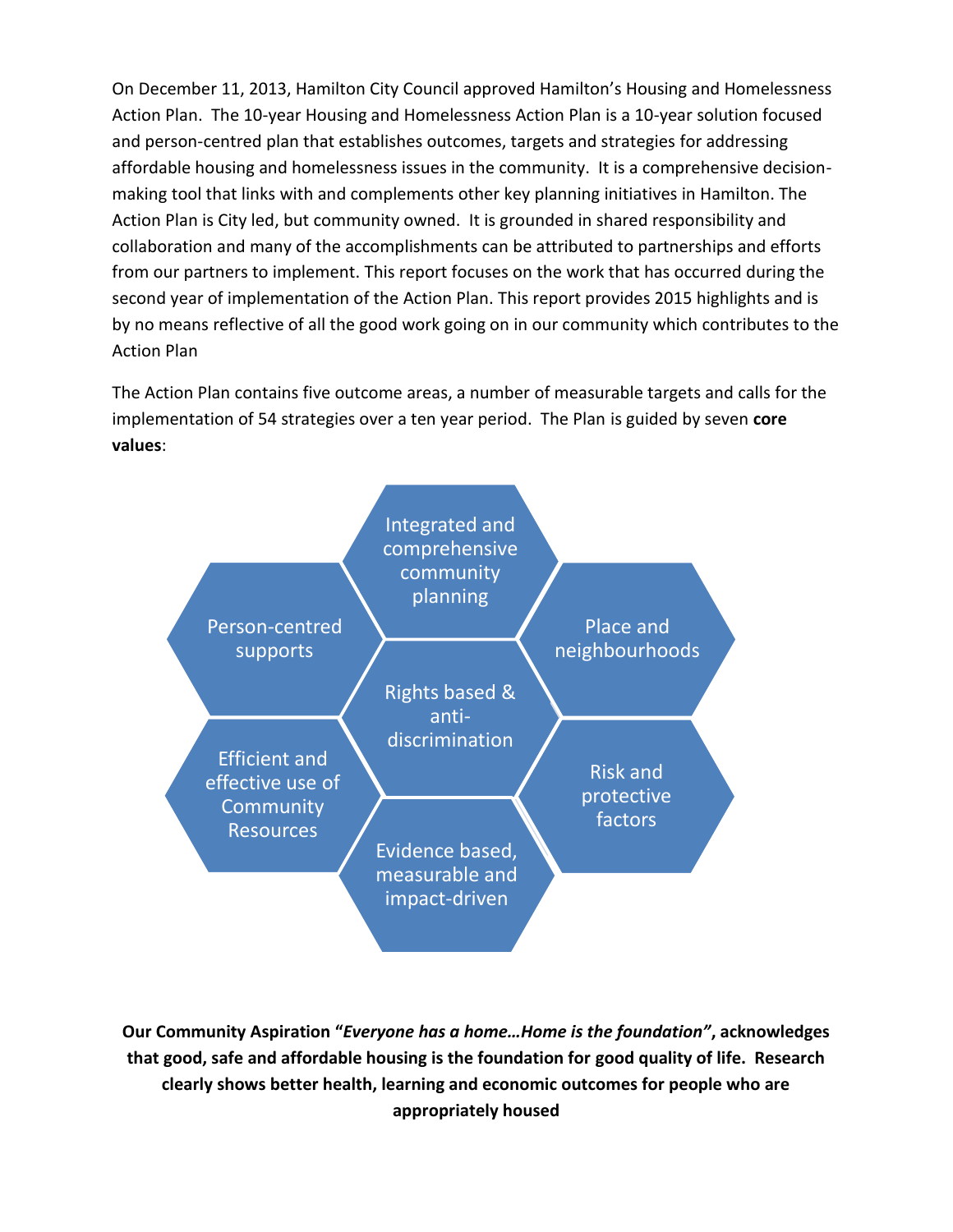### *YEAR 2 – 2015 HIGHLIGHTS*

**OUTCOME 1: THERE IS MORE AFFORDABLE RENTAL AND OWNERSHIP HOUSING IN HAMILTON TO HELP MEET THE NEED AND DEMAND.**

- *Reviewed Incentives through the Downtown Renewal Community Improvement Plan:* Revised the Downtown Renewal incentive programs which include the facilitation of new residential development in downtowns and commercial corridors, to include a placeholder for an affordable housing component.
- *Released a Request for Proposals for new rental construction* for financial assistance from the new rental construction component of the Federal/Provincial Investment in Affordable Housing-Extension (IAH-E) funding. This work commenced in 2015
- *Hamilton Community Land Trust* received a Trillium Grant of \$75,900 to identify neighbourhood land-use priorities, pursue land acquisition opportunities and establish partnerships for the development of real estate projects that will meet community needs.
- **Dedicated staff resource** in the Planning & Economic Development Department with a mandate to facilitate affordable housing in the West Harbour
- **Community Feedback Sessions:** Three sessions were held as an opportunity to check in with the community on the progress being made on implementing the Action Plan. It was also an opportunity to highlight the Action Plan and gauge public awareness about the Plan. Several other City divisions and community agencies participated as part of an Information Showcase designed to link the public to specific services and leverage the resources that were committed to this community event. Overwhelmingly, the response was in favour of actions to increase the supply of affordable rental housing in Hamilton.
- **Commencement of Good Shepherd Non-Profit Homes'** new construction of 35 new units at Mary/Cannon St., including six accessible units in 2015. Five additional permanent beds at Mary's Place for single women experiencing homelessness.
- **Halam Park Co-op:** creation of 8 new one bedroom accessible units at Halam Park will help address over-housed households and free up some larger units
- **Indwell's Rudy Hulst Commons** at 1430 Main Street East –Completion of 47 permanently affordable apartments in Hamilton's East end under the IAH program with official opening June 2016. This work was ongoing in 2015.
- **Renovation of Strathearne apartment** building using Ontario Renovates funing by Indwell as a supportive housing model
- **Sacajawea Housing** Eight new units on Main St. E of housing for low income people from the Aboriginal community
- **Partnership** between Women in Law & Habitat for Humanity Hamilton and the redevelopment of 2 units on Knappman Dr for homeownership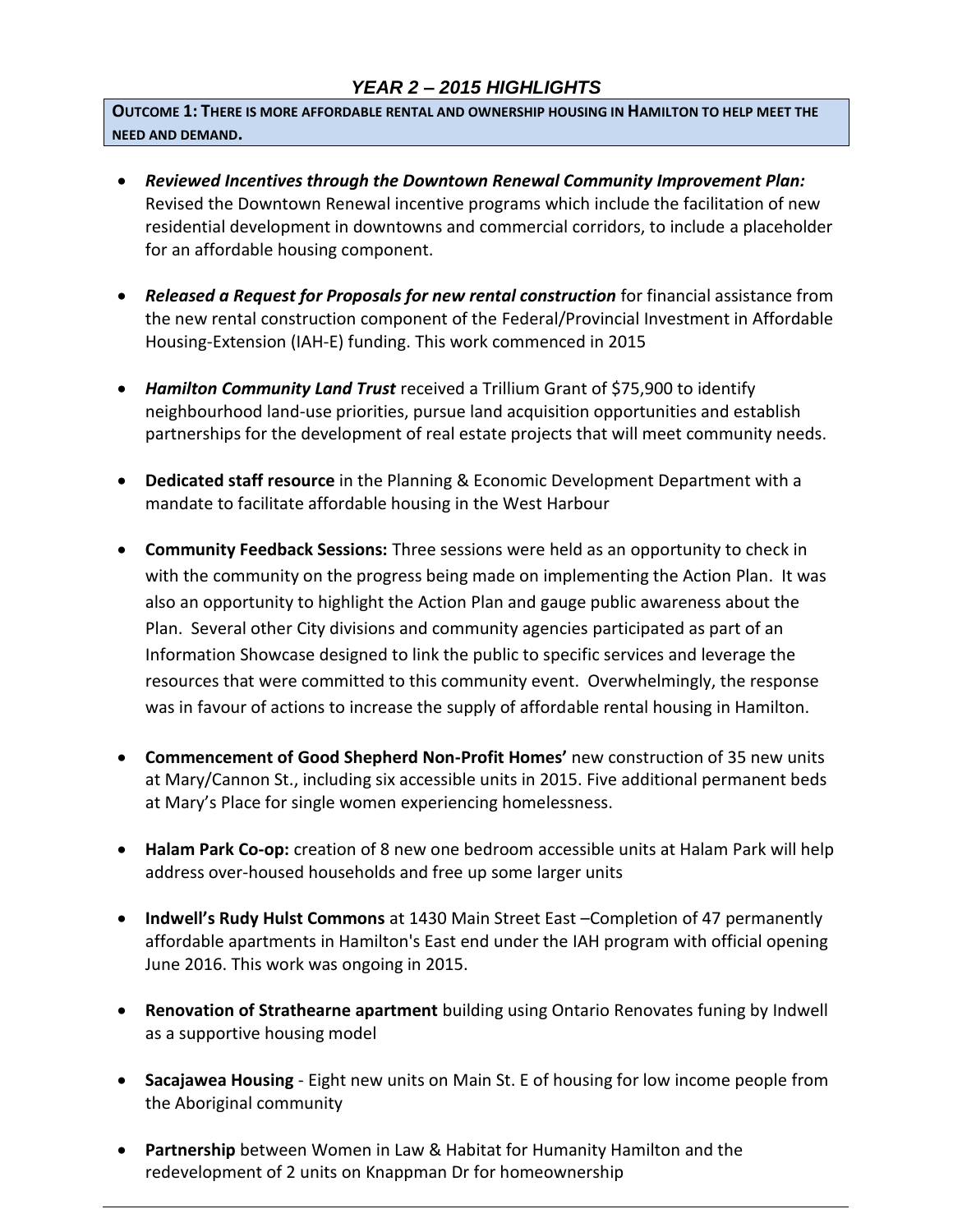**Habitat for Humanity Hamilton** – preliminary work on 6 units on Sherman Ave for the purpose of homeownership

#### **OUTCOME 2: INCREASE PEOPLE'S HOUSING AFFORDABILITY, STABILITY AND CHOICE**

- **Allocated** 70 Housing Allowances for Housing First Interventions, targeting those experiencing chronic and episodic homelessness. Housing First is an approach to ending homelessness that focuses on quickly moving people experiencing homelessness into stable housing and providing additional supports and services as needed.
- **Landlord Engagement Strategy** creates safe and affordable rental housing options in Hamilton through developing a supportive and engaging relationship with landlords. Run through the City Housing Help Centre, staff have been actively participating at landlord tables building relationships to secure units
- **Down payment assistance program** using the Homeownership Revolving Loan Fund: is in the form of a forgivable loan for 10% of the purchase price for households who meet eligibility criteria. In 2015, which was the fourth iteration of the program, 23 households received \$456,455 in down payment assistance.
- **The 20,000 Homes campaign**: In April 2015, over 150 volunteers surveyed over 470 people experiencing homelessness as part of Hamilton's 20,000 Homes Registry Week.
- **2015 National Housing Day**: In partnership with The Social Planning and Research Council, Canadian Mortgage and Housing Corporation, and the Realtors Association, the City held this half-day event with a focus on gentrification.
- **Partnership with McMaster University** to research the secondary rental market, neighbourhood change, and gentrification in Hamilton as part of a cross Canada study
- **Coordinated Local Implementation and promotion of the Ontario Electricity Support program which** provides monthly credits to eligible applicants.
- **Increased the Monthly Allowance for Personal Use** retained by residents of the Residential Care Facility Subsidy program to give them greater buying power and choice in recreational activities and personal needs.
- **Increased the per diem paid to Residential Care Facility Operators** to better reflect the cost of providing supports to residents.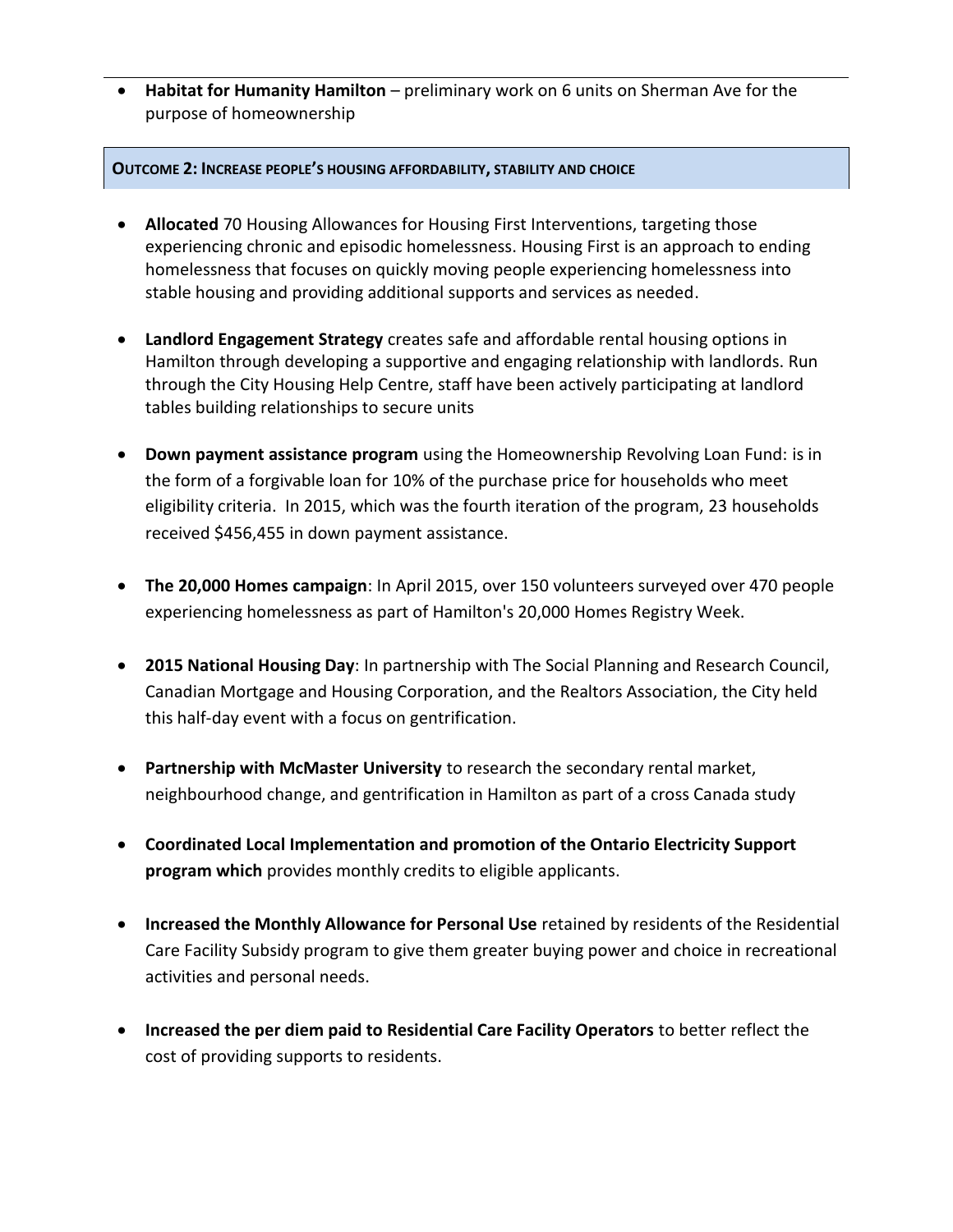*Aaron is 59 years old. He stopped working two years ago due to deteriorating health. He survived a year on his income tax return and the kindness of family. When he applied for Ontario Works he had worn out his welcome with family and was living in his truck. With Ontario Works funding, he was able to find a temporary accommodation with friends and pay rent, while he looked for a place of his own. With the financial support of Ontario Works and the assistance of his Ontario Works Case Manager, he completed an application to Access to Housing, and was accepted into geared to income housing. He applied for CPP and ODSP. His health continued to deteriorate and he was so thankful the day he got his keys to his subsidized unit, knowing he would have a secure, affordable place to live as he battles health issues, and his rent would be based on what his monthly income could afford.*



#### **OUTCOME 3: PEOPLE HAVE THE INDIVIDUALIZED SUPPORTS THEY NEED TO HELP THEM OBTAIN AND MAINTAIN HOUSING**

- **HPS Funding for 2015-2019**: On January 21, Hamilton City Council approved recommendations to support Housing First and Homelessness Prevention projects in Hamilton. This report was the culmination of the work completed with the Homelessness Funding Implementation Group (HFIG). As a result the City of Hamilton entered into 17 HPS funding agreements with 11 different community agencies.
- **Transitional Bed Program**: In collaboration with St. Joseph's Home Care and the Community Care Access Centre, the Hamilton Niagara Haldimand Brantford Local Health Integration Network provides beds for people who are unable to return straight home from the hospital, but either don't need or can't access long term care. The City of Hamilton provided capital funding for the conversion of 4? Units to become fully accessible. The LHIN provided capital for equipment and ongoing operation.
- **Housing First Program** moves homeless individuals or families from the streets or a shelter into their own apartment as well as provide intensive case management services to assist people in maintaining their housing stability. Four agencies; Wesley Urban Ministries (transitions to home), Good Shepherd (supporting our sisters), Catholic Children's Aid Society (housing first for youth), and the Aboriginal Health Centre (homeward bound) provide housing and supports that ensure they are able to remain housed. In 2015 Housing First Programs successfully moved 121 individuals into safe permanent housing
- **Eviction prevention -** Expanding eviction prevention opportunities with social housing providers
- **Women's Emergency Shelter System.** The City of Hamilton has funded a four person mobile case management team to support women who do not qualify for housing first, but need assistance to leave the shelter system.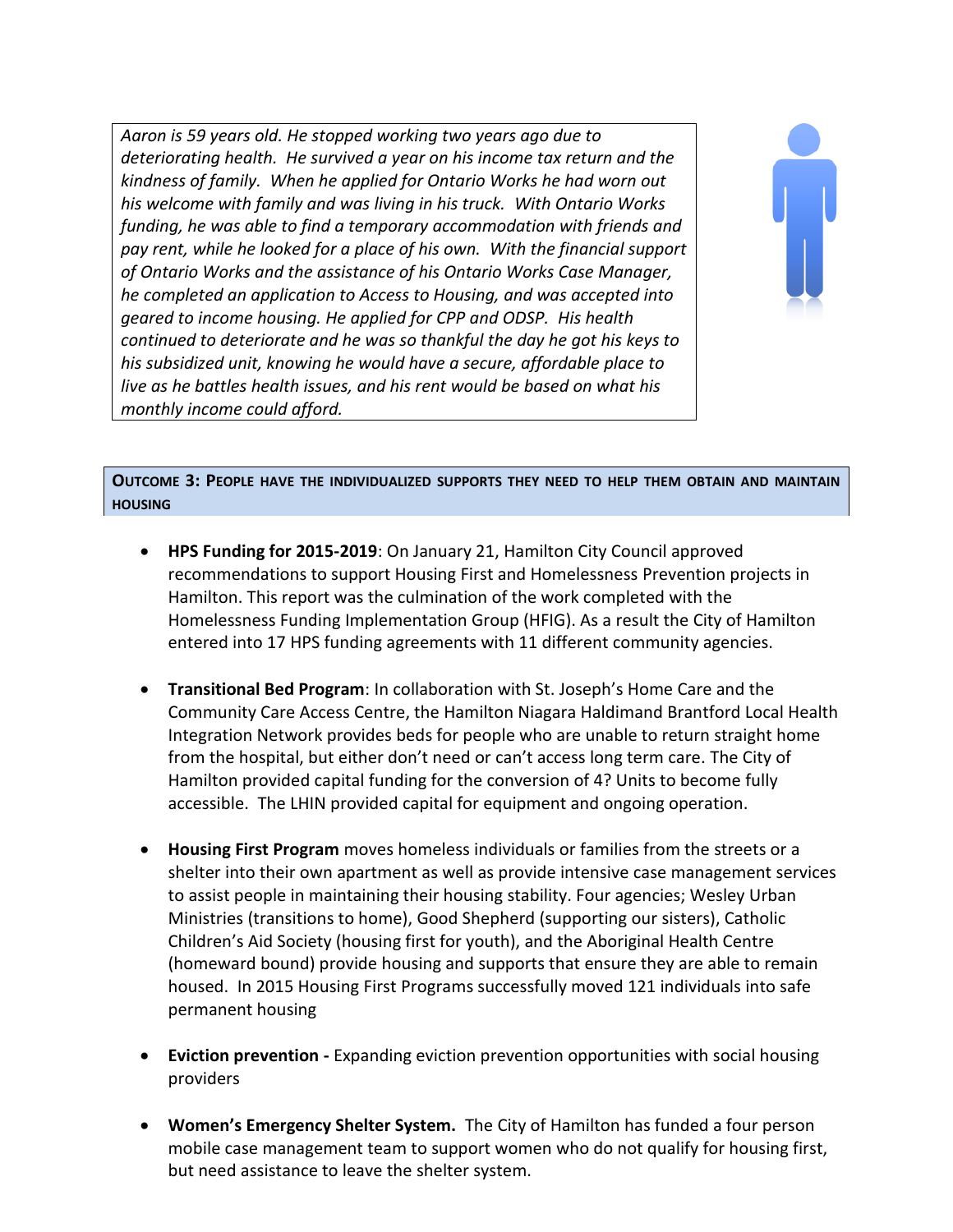- **Five additional permanent beds** at Mary's Place for single women experiencing homelessness. Mobile case management team for single women who do not qualify for Housing First Program
- **Completed planning process with Women's Housing Planning Collaborative** to identify short and long term system needs. WHPC consists of shelters for single women, victims of abuse, second stage housing and criminalized women.
- **Native Women's Centre** A temporary 15 bed shelter for single women opened at Mountain View in December 2015.
- *Recreation Pilot for Domiciliary Hostels, thr*ough a partnership with Wesley Urban Ministries. Five Domiciliary Hostels were selected to participate in the pilot project which is intended to improve the participation of the residents in recreation activities suited to their interests and needs. A recreation therapist will work with the five Domiciliary Hostels' staff and residents to develop a recreation plan specific to each home. The recreation plan will be a combination of activities to be delivered by the recreation therapist, Domiciliary Hostel staff or outside agencies.
- **Service Prioritization Decision Assistance Tool (SPDAT)**: The City continued to move forward with implementing the Service Prioritization Decision Assistance Tool (SPDAT), an evidence-informed approach to assessing an individual's or family's level of vulnerability. Plans are underway to integrate this as a standardized intake and assessment process for all people experiencing homelessness in our community. This is aligned with Hamilton's community priorities.
- **The Staying Home Program Pilot** supported over 250 individuals (families and single women) maintain housing. Good Shepherd Family Centre – Shelter Diversion Pilot
- **Indwell's affordable housing portfolio** includes a group home and a range of supported semi-independent and independent living. Indwell's Stratherarne Program includes highly supportive housing with 39 units and 8.5 FTE on-site supports

*From The Housing First Program: "Eric has been living on the streets since he was 17 years old. He accessed services at Notre Dame. Having no income, made it difficult to survive. Living on his own was not something he could afford, but going back to parents was not an option. When the Housing First for Youth started, Eric struggled to be on time for viewings, was in and out of jail, but with determination Eric found a safe place to live. Now at 19, Eric is finally living in a bachelor unit with a Housing Allowance. Eric is registered at school and hasn't returned to shelter."*



*93% of Housing First clients remain housed after 6 months of being involved with the program*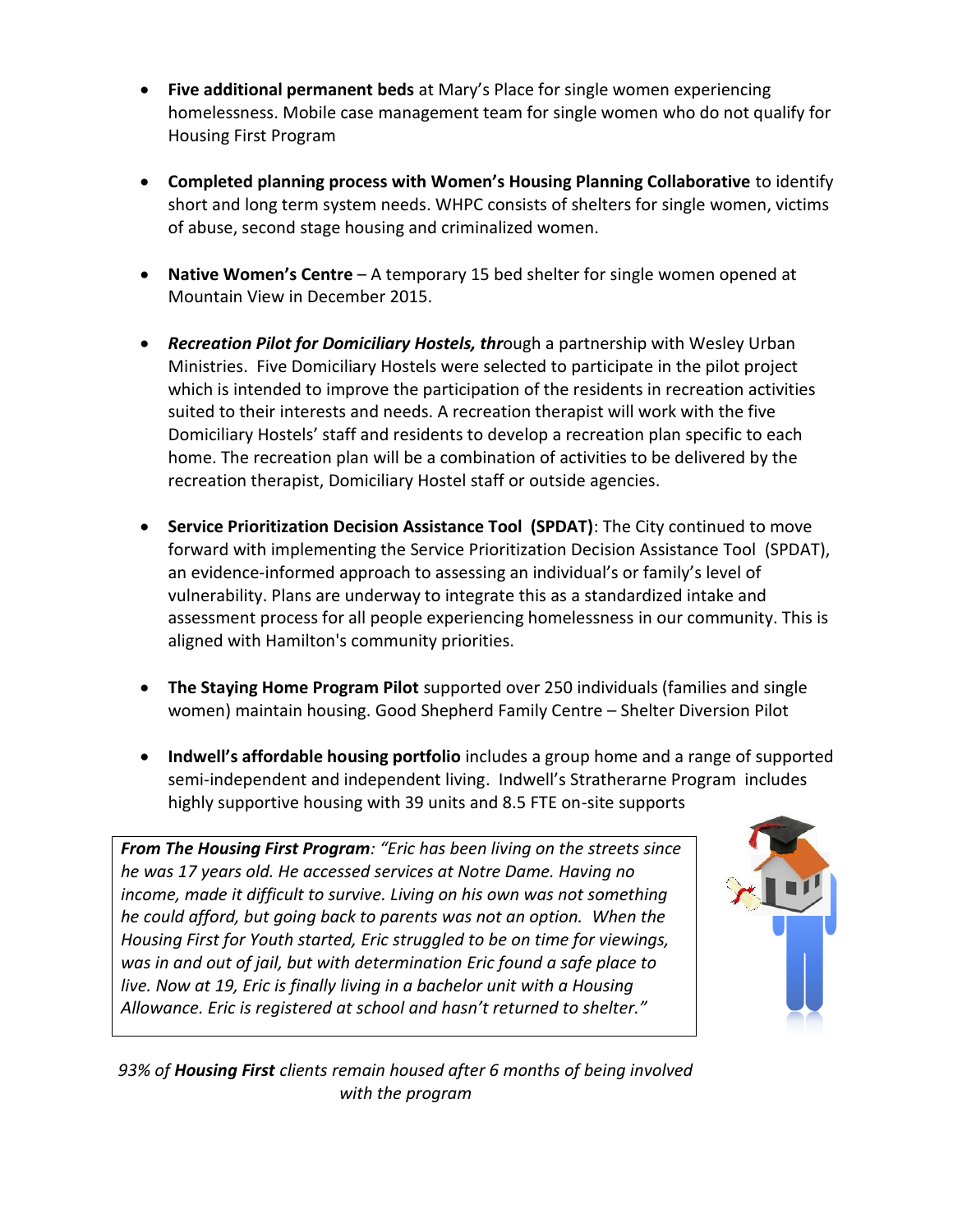#### **OUTCOME 4: PEOPLE LIVE IN HOUSING THAT IS GOOD QUALITY, SAFE AND SUITABLE TO THEIR NEEDS**

- **Financial Investment** Capital funding for social housing providers was provided through the City of Hamilton's annual Tax Support Capital Budget allocation. For 2016, CityHousing Hamilton was allocated \$2.3 million and another \$1.5 million was allocated for the other social housing providers. Capital funds distributed from the annual capital budget are made in the form of grants to local non-profit social housing providers to purchase, construct, or renovate capital assets.
- **Community Bed Bug Strategy** is a three-year plan intended to reverse the growing trend of bed bugs and reduce the impact of bed bugs for those residents that are exposed to them through a framework of resources and public education. It will contribute to achieving the targets about reducing bed bug complaints and incidents of re-infestation. This strategy incorporated information obtained from consultations with key stakeholders and from an environmental scan to identify issues and define the problem; establish service needs, identify hotspots, relevant legislation and best practices. This strategy is supported with \$415,000 in funding.
- **Ontario Renovates** assisted approximately 37 homeowners to stay in their rehabilitated homes, which contributes to achieving the Action Plan target of rehabilitating 3,500 units by 2023. The Ontario Renovates program helps to rehabilitate aging privately-owned housing stock (both rental and low-income homeowners), as well as provide funding for modifications for persons with disabilities.
- **The Emergency Repair Program**: a grant program of up to \$5,000 was launched for homeowners on Ontario Works or Ontario Disability Support Program to fund serious and urgent repairs
- **Social Housing – Building Condition Assessments-**The City assisted social housing providers in completing building condition assessments and capital reserve fund studies with a strategy to prioritize repairs and make strategic investments in preserving housing infrastructure. Aging and deteriorating social housing stock not only threatens the health and safety of residents but also renders many units completely uninhabitable, putting further pressure on the already limited supply of available rental stock in Hamilton.

#### **WHAT ARE BED BUGS?**



*Hamilton City Council committed \$1.06 million towards a threeyear bed bug strategy. It provides a coordinated approach by providing resources to support vulnerable residents.*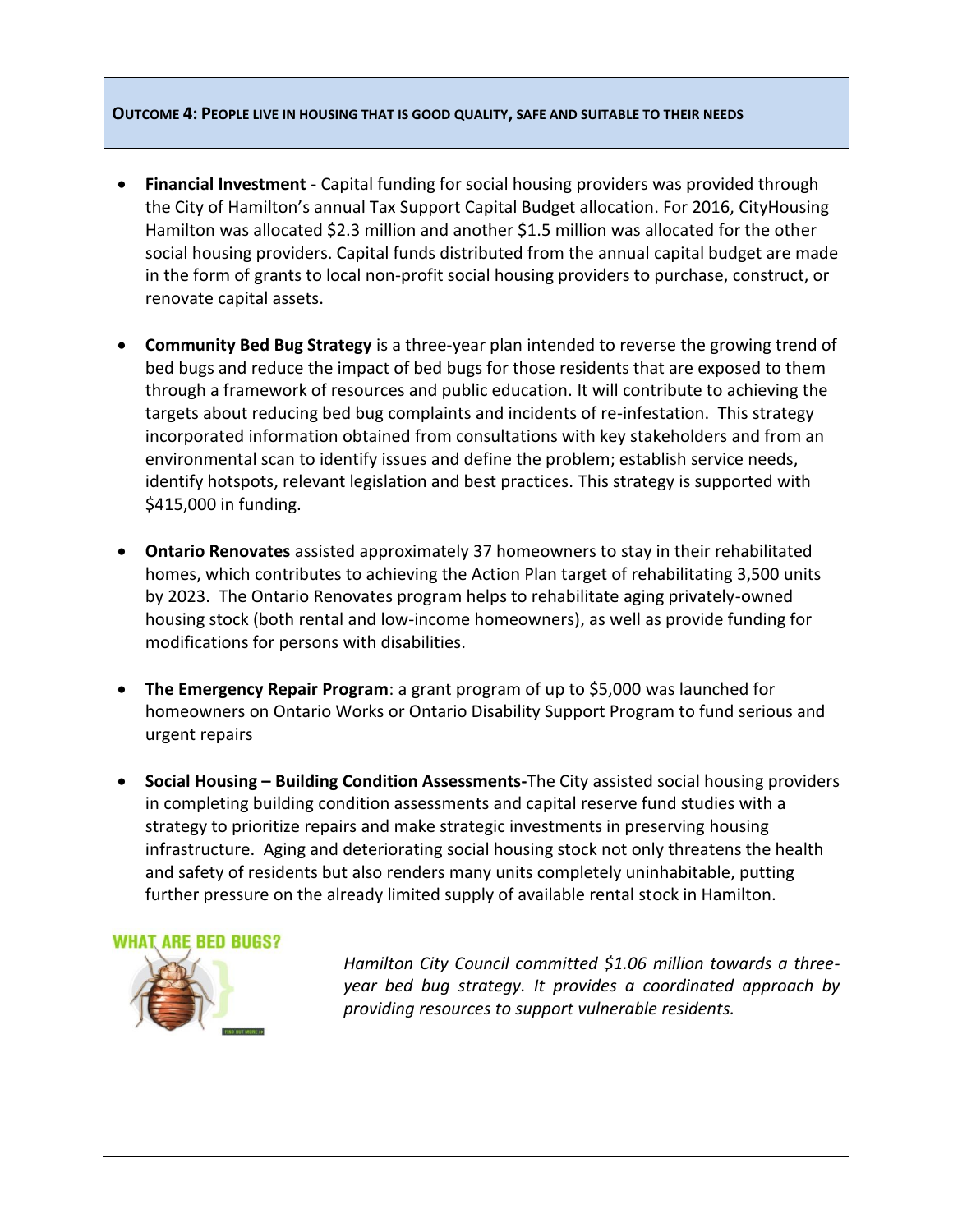**OUTCOME 5: PEOPLE RECEIVE RESPECTFUL, QUALITY SERVICE WITHIN A "USER-FRIENDLY" SYSTEM AND EXPERIENCE EQUITY IN HOUSING**

- **Housing & Homelessness Advisory Committee-** Creation of a new citizen advisory committee to City Council providing advice on implementation of the action plan. This committee includes those with lived experience, seniors, youth and individuals working in the sector
- **Engagement, Communications, Outreach & Education Working Group (ECOE**) Established to achieve the vision and implement the ECOE strategies of the Action Plan in a mutually reinforcing way that supports broader matters of shared interest. They will guide the process for implementing the ECOE related strategies, seek opportunities to ensure inclusion of input from a wide variety of stakeholders and facilitating collaboration as needed.
- **Hamilton Housing Guide** was revised as a result of focus groups of diverse newcomers and other consultation to better meet the needs of newcomers and be appropriate for anyone looking for housing in Hamilton. It includes extensive information such as listings of agencies and organizations that can assist in finding housing, tenant rights and responsibilities, and sources of help for various tenant concerns.
- **Hamilton East-Kiwanis Homes/VPCH/SPRC** Partnership implemented asset based community development from a Ontario Trillium Foundation grant of \$175,000
- **Eviction prevention** discussions between housing providers and Housing Services staff for cooperation to prevent economic eviction. The Hamilton District Apartment Association encourage their members to use the Eviction Prevention Toolkit

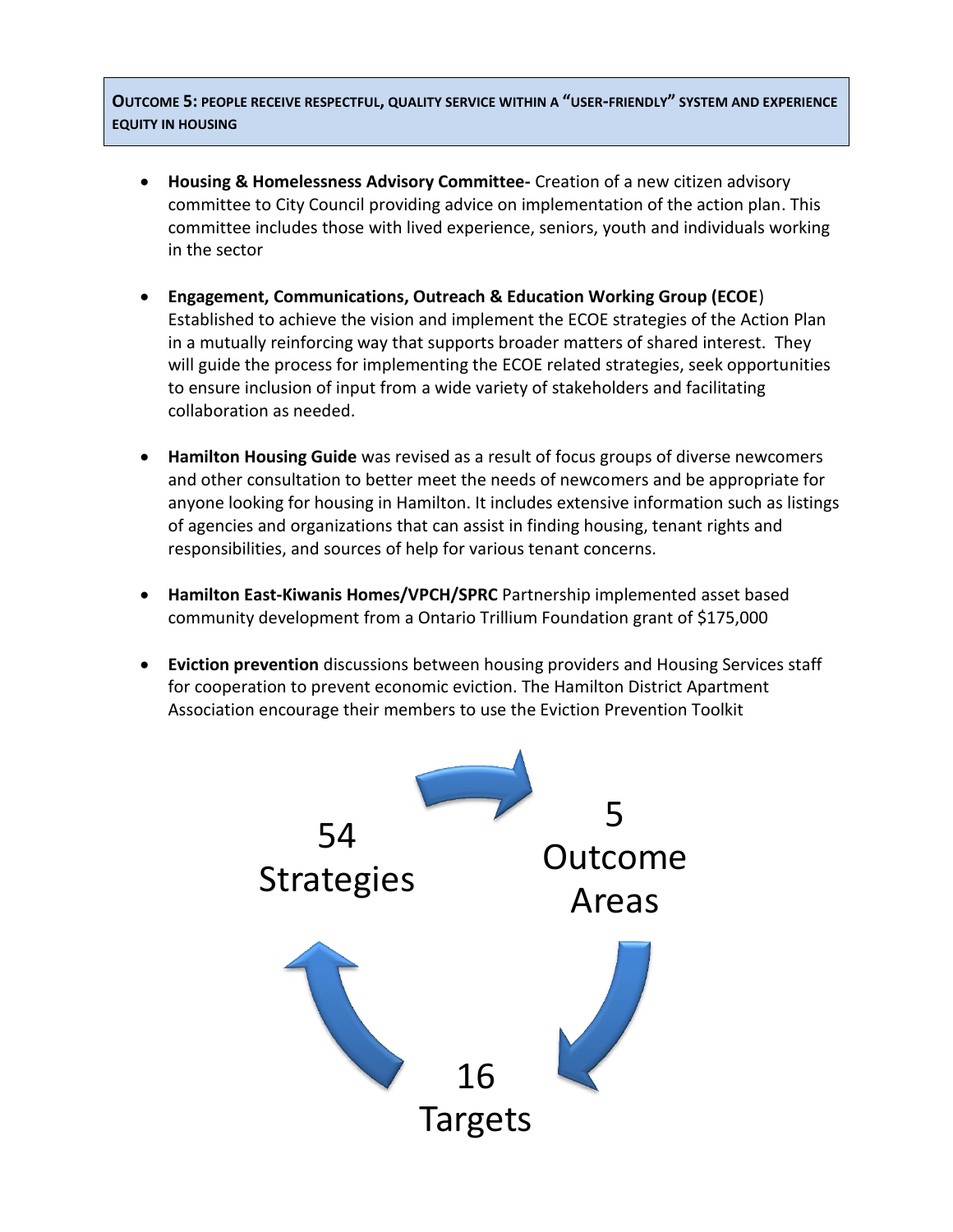## *FOCUS AREAS AND INVESTMENTS IN 2016*

The City of Hamilton is reviewing a number of incentives and potential policy changes that would encourage private sector development of affordable housing units for both ownership and rental. These include:



**Transition of illegal rental units** that do not meet zoning, building code or property standards to safe, legal units

**Incentives:** Adding affordable housing components to existing City incentive programs, adding new incentives, and developing a program to package all of the affordable housing incentives

**Inclusionary Zoning** as part of every new residential development



**Housing Allowances** *-* Hamilton City Council committed annual funding of \$1.1M towards Housing Allowances available to those on the Social Housing Waitlist. This is considered a key strategy in the Action Plan's target to reduce the waitlist by 50% by 2023.



| $\sim$       |  |
|--------------|--|
|              |  |
|              |  |
| LL<br>ıh<br> |  |

**End of Federal Operating Agreements** means *s*ocial housing providers may divest themselves of holdings no longer connected with a reliable funding model which may result in a loss of rentgeared-to-income rental stock. The City will work closely with social housing providers to find solutions to mitigate this and continue discussions with the Provincial and Federal governments about their respective roles in maintaining the existing stock

**Sharing information**- The Hamilton community has seen strong collaboration in the Housing sector, including the creation of new information tools. The Hamilton Immigration Partnership Council housing guide that has been translated to Arabic and distributed and the City created a senior specific housing guide as part of the Age Friendly City initiative.